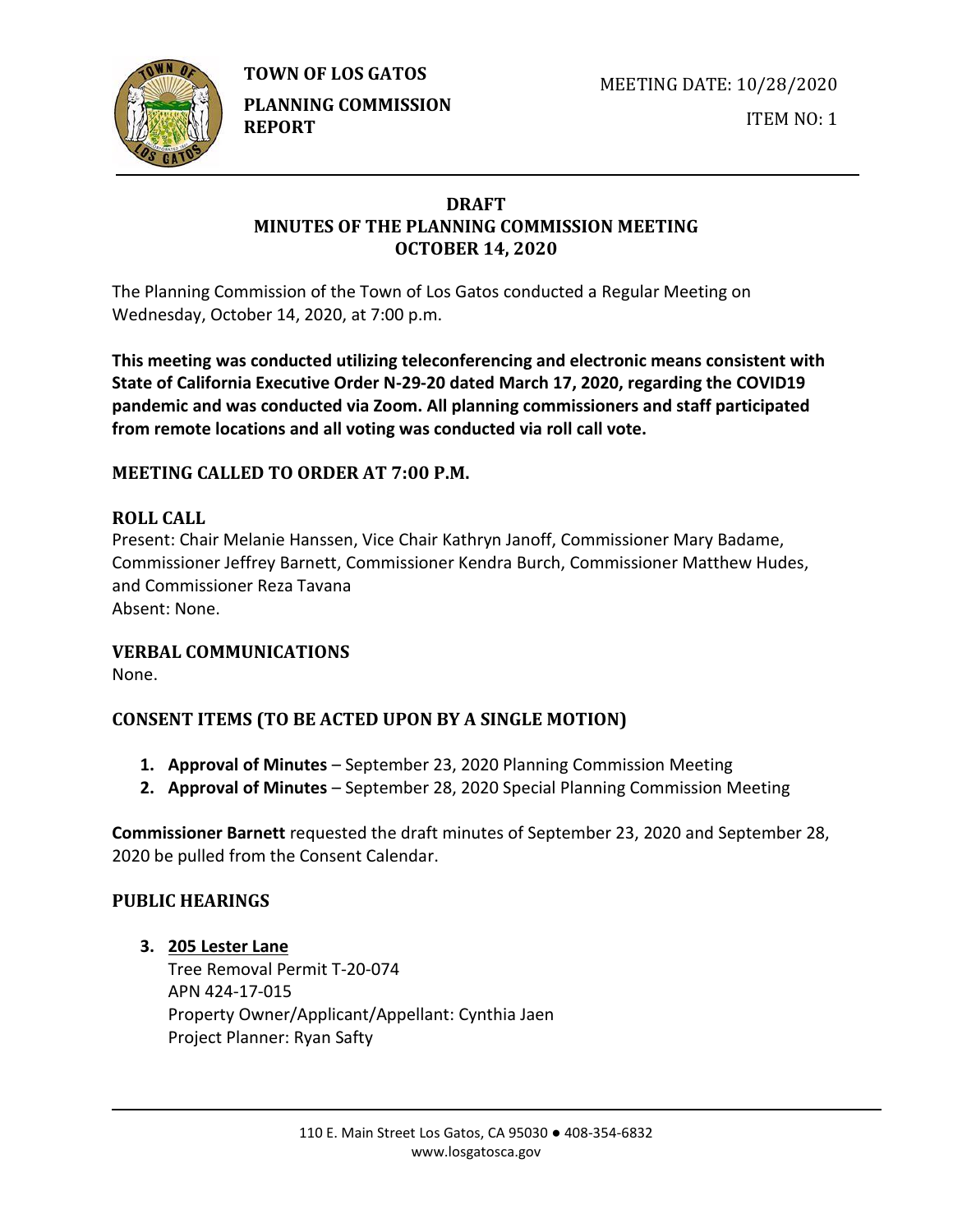## PAGE **2** OF **4** MINUTES OF PLANNING COMMISSION MEETING OF DATE: OCTOBER 14, 2020

Consider an Appeal of the Replacement Tree Requirement for a Tree Removal Permit on property zoned R-1:8.

Ryan Safty, Associate Planner, presented the staff report.

Opened Public Comment.

Cynthia Jaen/Owner, Applicant, and Appellant

The tree was considered dead by the tree service who cut it down and per Town Code does not require replacement. The tree was also dangerous, having dropped several limbs over her property several times. The tree service pointed out that the tree was rotted inside and leaning toward the neighbor's property. Her appeal is reasonable. She has several trees on her property, more than any of her neighbors. The Town Arborist and Commissioners who visited did not knock on her door to see the property, so they all viewed the tree from the street.

Cynthia Jaen/Owner, Applicant, and Appellant

For her to put three trees where the removed tree was would cause an issues with power lines running over her property, and there is no other space available on her property for those trees.

Closed Public Comment.

Commissioners discussed the matter.

- **MOTION: Motion** by **Commissioner Badame** to deny the appeal of a Replacement Tree Requirement for a Tree Removal Permit for 205 Lester Lane. **Seconded** by **Commissioner Burch**.
- **VOTE: Motion passed (6-0), Commissioner Hudes abstaining.**
	- **4. Approval of Minutes** September 23, 2020 Planning Commission Meeting **Approval of Minutes** – September 28, 2020 Special Planning Commission Meeting

Commissioners discussed the matter.

| <b>MOTION:</b> | Motion by Commissioner Badame to approve the minutes of September<br>23, 2020, and September 28, 2020. Seconded by Commissioner Tavana. |
|----------------|-----------------------------------------------------------------------------------------------------------------------------------------|
| <b>VOTE:</b>   | Motion passed (5-1), Commissioner Hudes dissenting and Commissioner<br>Burch recused.                                                   |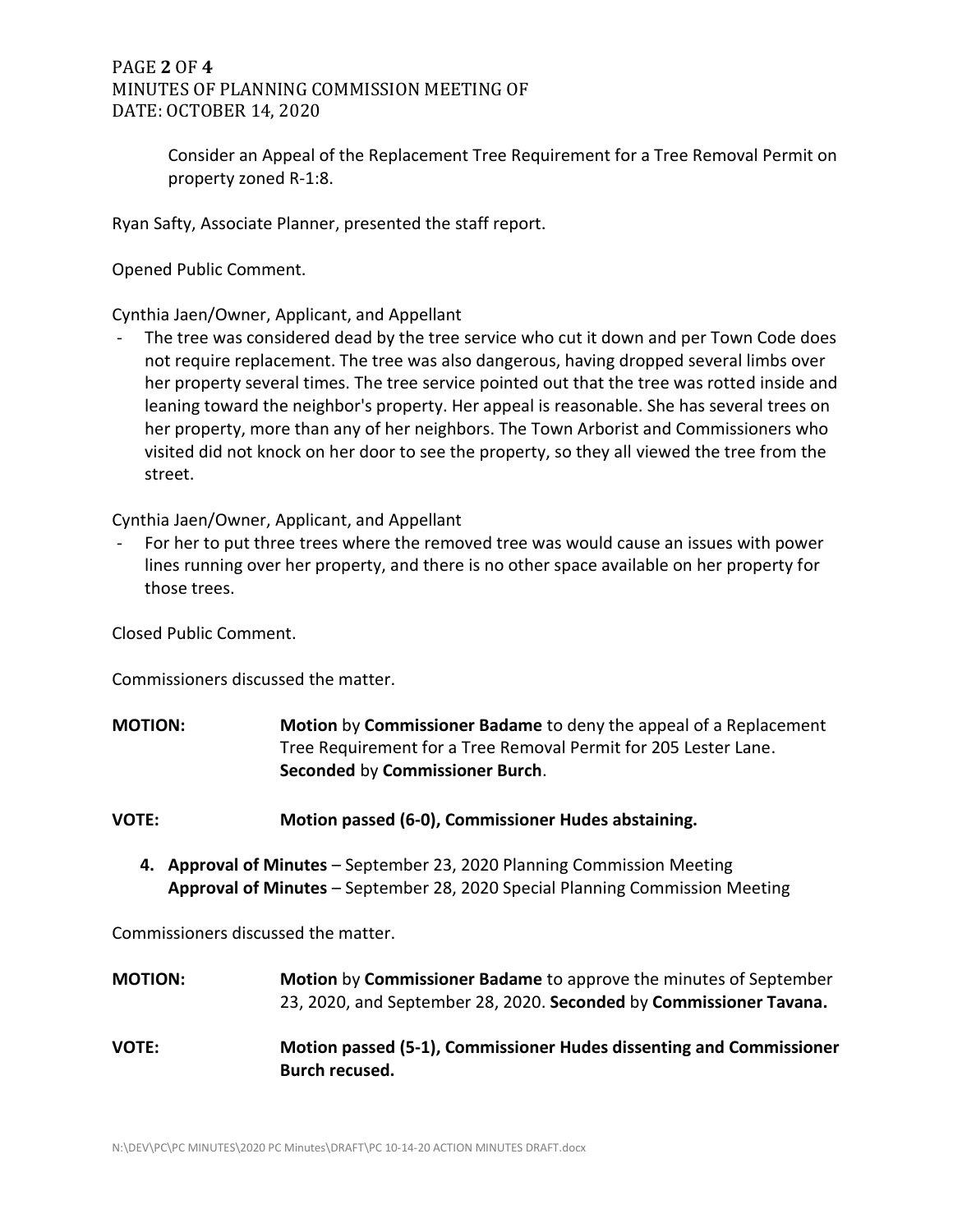## PAGE **3** OF **4** MINUTES OF PLANNING COMMISSION MEETING OF DATE: OCTOBER 14, 2020

#### **REPORT FROM THE DIRECTOR OF COMMUNITY DEVELOPMENT**

Joel Paulson, Director of Community Development

- Town Council met October 6, 2020 and considered:
	- $\circ$  Planning Commission recommendations for modifications to the BMP Program and Lighting.
	- o Economic recovery efforts. Town Council provided direction to staff on items moving forward.
- Town Council will meet October 20, 2020 to consider:
	- o An appeal of the Planning Commission decision for the North 40 modification.
	- o A second reading and approval of two items heard at the October 6, 2020 meeting, the BMP Program and Lighting.
	- o Recommendation from the Planning Commission on the Hillside Development Standards and Guidelines.
- A community workshop on community culture via Zoom will be held on October 22, 2020 at 7:00 p.m.

## **SUBCOMMITTEE REPORTS/COMMISSION MATTERS**

#### **Conceptual Development Advisory Committee**

Commissioner Barnett

- CDAC met October 14, 2020 and considered 15299 Top of the Hill Court.

## **General Plan Advisory Committee**

Commissioner Hanssen

- GPAC met October 1, 2020 and took a second look at Public Facilities, Services, and Infrastructure Element.
- The next meeting GPAC meeting will be on October 15, 2020 to review the next draft of the Environment and Sustainability Element.
- GPAC will review the Land Use Element and Community Design Element in November 2020.

#### **Commission Matters**

Commissioner Hanssen

- Commissioner Burch has agreed to chair the newly formed Subcommittee on Objective Standards.
- She requested that documents from the Commission members for review by the Planning Commission should be submitted in advance of public hearings and adhere to the deadline for desk items at a minimum.
- Because of the complex issues surrounding the North 40 it would be helpful to have training for the Commission in early 2021 about the Housing Accountability Act and changing laws, among other topics, to give everyone the same level of understanding.